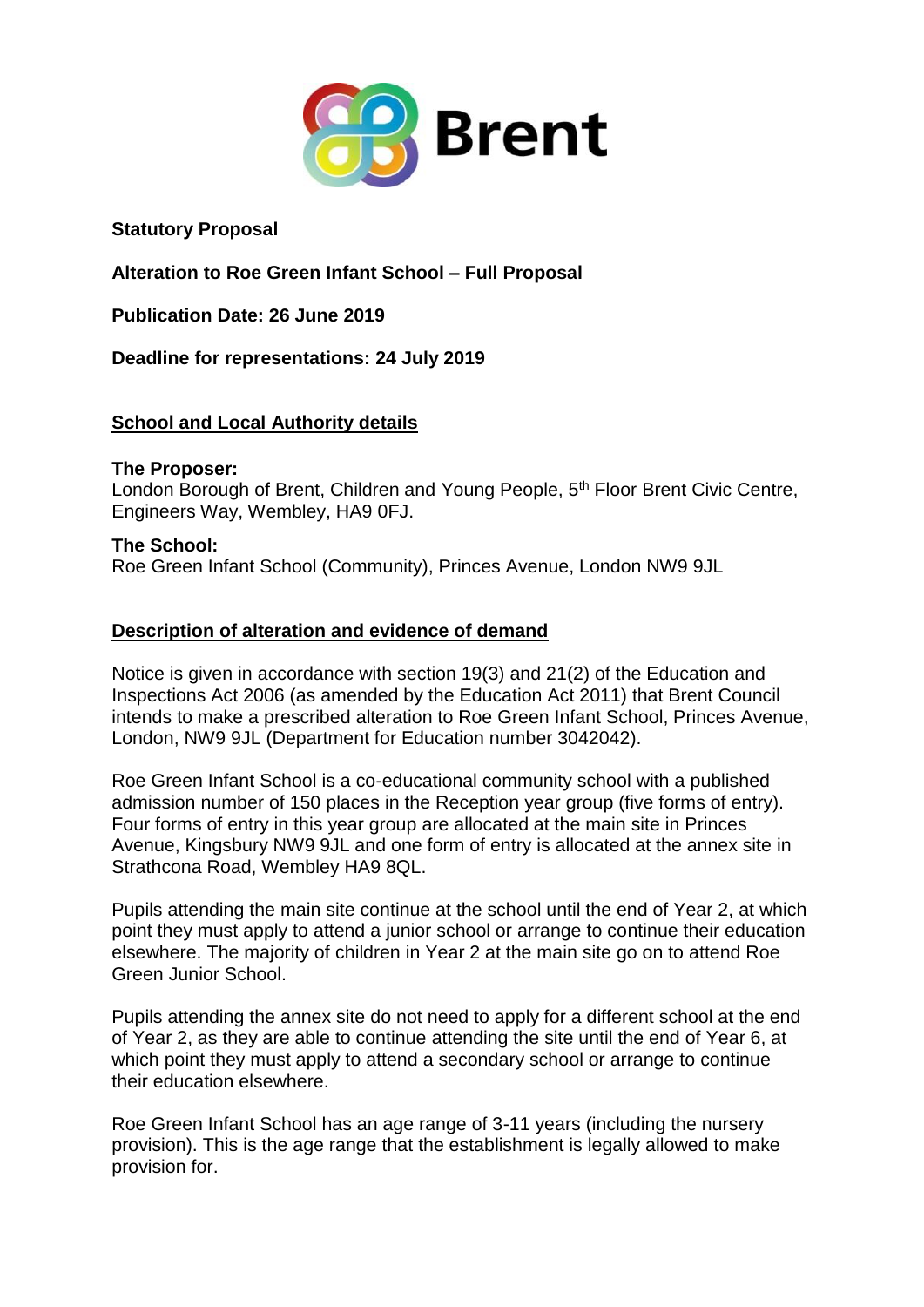Since 2014, the Governing Board of Roe Green Infant School has managed the educational provision and staffing at the Strathcona Road site as an extension of their existing provision. This arrangement was made permanent in 2016.

In summary there are currently 570 places between both sites for years Reception to Year 6, not including nursery places (360 Princes Avenue for Key Stage 1 children and 210 at Strathcona Road for Key Stage 1 and 2 children). In response to reduced demand for primary school places across Brent it is proposed to close the annex of Roe Green Infant School on the Strathcona Road site.

This will involve:

- changing the age-range of Roe Green Infant School from 3-11 to 3-7;
- reducing the school's Published Admission Number (PAN) from 150 to 120 for September 2020;
- implementing a phased closure of the provision on the Roe Green Strathcona Road site.

There are currently 110 pupils on the Roe Green Strathcona Road site, with only 7 pupils in Reception. Other than Year 5, all year groups currently have significantly lower numbers than 30. Applications for Reception places on the Strathcona Road site for September 2019 were also low, with only 6 offers made on national offer day (16 April 2019). After taking into account declines received and late applications, it is likely that there will be 5 pupils starting in the Reception year group in September 2019.

| Year    | <b>Rec</b> | Υ1 | <b>Y2</b> | Y3 | Y4             | Y5                       | <b>Y6</b> | <b>Total</b> |
|---------|------------|----|-----------|----|----------------|--------------------------|-----------|--------------|
| 2014/15 | 34         | 59 | 14        | 28 | $\blacksquare$ | $\overline{\phantom{0}}$ |           | 135          |
| 2015/16 | 15         | 30 | 55        | 9  | 28             |                          |           | 137          |
| 2016/17 | 16         | 19 | 26        | 49 | 6              | 27                       |           | 143          |
| 2017/18 |            | 14 | 11        | 22 | 42             | 3                        | 22        | 121          |
| 2018/19 |            | 8  | 16        | 12 | 20             | 44                       | 3         | 110          |
| 2019/20 | 5          |    | 8         | 16 | 12             | 20                       | 44        | 119          |
| 2020/21 |            | 5  |           | 8  | 16             | 12                       | 20        | 75           |
| 2021/22 |            |    | 5         |    | 8              | 16                       | 12        | 62           |

## **Numbers on roll at Roe Green Strathcona Road site (forecasts in italics)**

The school achieves good outcomes for pupils across both sites and was rated by Ofsted as 'Good' in November 2017. However, sustaining a split site school where provision on one site is small becomes increasingly difficult when pupil numbers continue to fall. Furthermore, maintaining the provision does not represent good value for money – the per pupil cost of provision for children on the Strathcona Road site is already higher than the Brent average.

Roe Green Infant School is funded through the national funding formula. The school receives approximately £5,300 per pupil funding plus a split site allocation of £200k. With 110 pupils at the Strathcona Road site, this totals £786k of funding that Roe Green Infant School receives as a result of having the Strathcona Road site. Funding is provided by the Dedicated Schools' Grant (DSG), and equates to £7,100 per pupil for children at the Strathcona Road site. This compares to an average of £5,000 per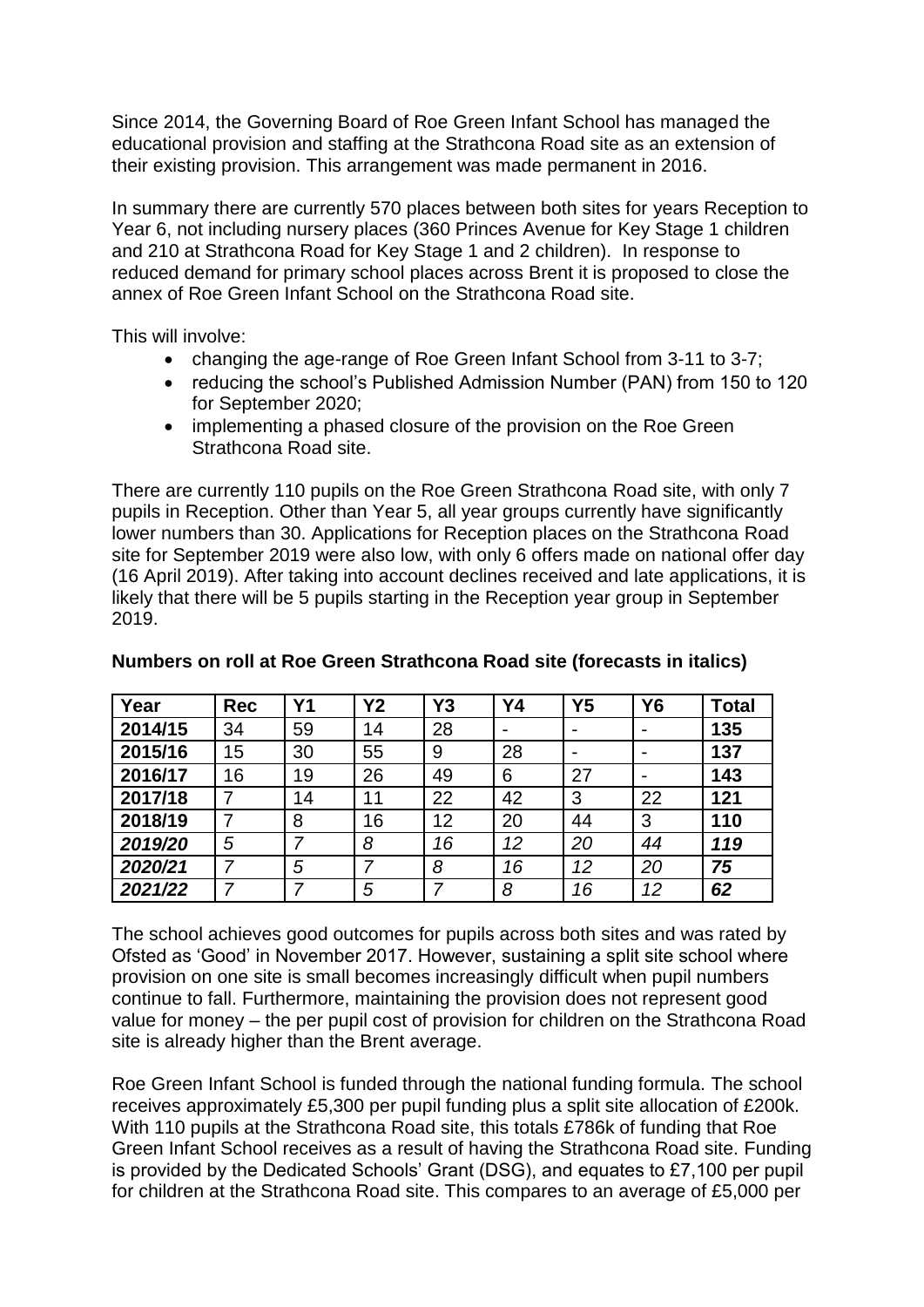primary pupil across the borough. Given that there are spaces in other schools, the closure of the site will lead to more efficient use of DSG.

# **Objectives (including how the proposal would increase educational standards and parental choice)**

The decision to propose the closure of the Strathcona Road site of Roe Green Infant School has been made in response to low demand for the school and projections that indicate reducing demand for primary places across Brent (as indicated in the London Borough of Brent School Place Planning Strategy 2019-2023, approved by Cabinet in November 2018. Within this context, maintaining the provision is not considered to be sustainable.

The local authority is responsible for ensuring that the Dedicated Schools Grant is used effectively to provide a good education for all pupils. If pupil numbers continue to reduce on the Roe Green Strathcona Road site, the cost of provision on the site will increase. In the longer term this could impact on the quality of provision for pupils at Roe Green Infant School, as funding reduces and fixed cost expenditure remains stable.

Due to the high availability of places in Brent primary schools, parents currently have a greater chance of securing a place at a preferred good or outstanding school than they did when the Strathcona Road provision was first opened as a temporary provision in 2014 and when places were offered to children who had been unable to secure a preference offer.

#### **The effect on other educational institutions within the area**

There is sufficient availability of school places in the local area to meet the needs of any children who are relocated from the Strathcona Road provision or who would otherwise have applied for a place at the provision in the future. Other schools with spare places will benefit from having additional children on roll.

#### **Project costs and indication of how these will be met, including how long-term value for money will be achieved**

The cost of relocating children to alternative schools will be negligible as this function will be carried out within the existing functions of Brent Council's Admission and School Organisation team.

The proposal would lead to a reduction in overall school staffing levels which would, therefore, result in the possibility for the need to consider redundancies. The number of staff affected would depend on the nature of a phased closure. The school, supported by the local authority, would need to follow the Managing Change in Schools policy and procedure including consultation with affected staff and trade unions to effect the changes in due course.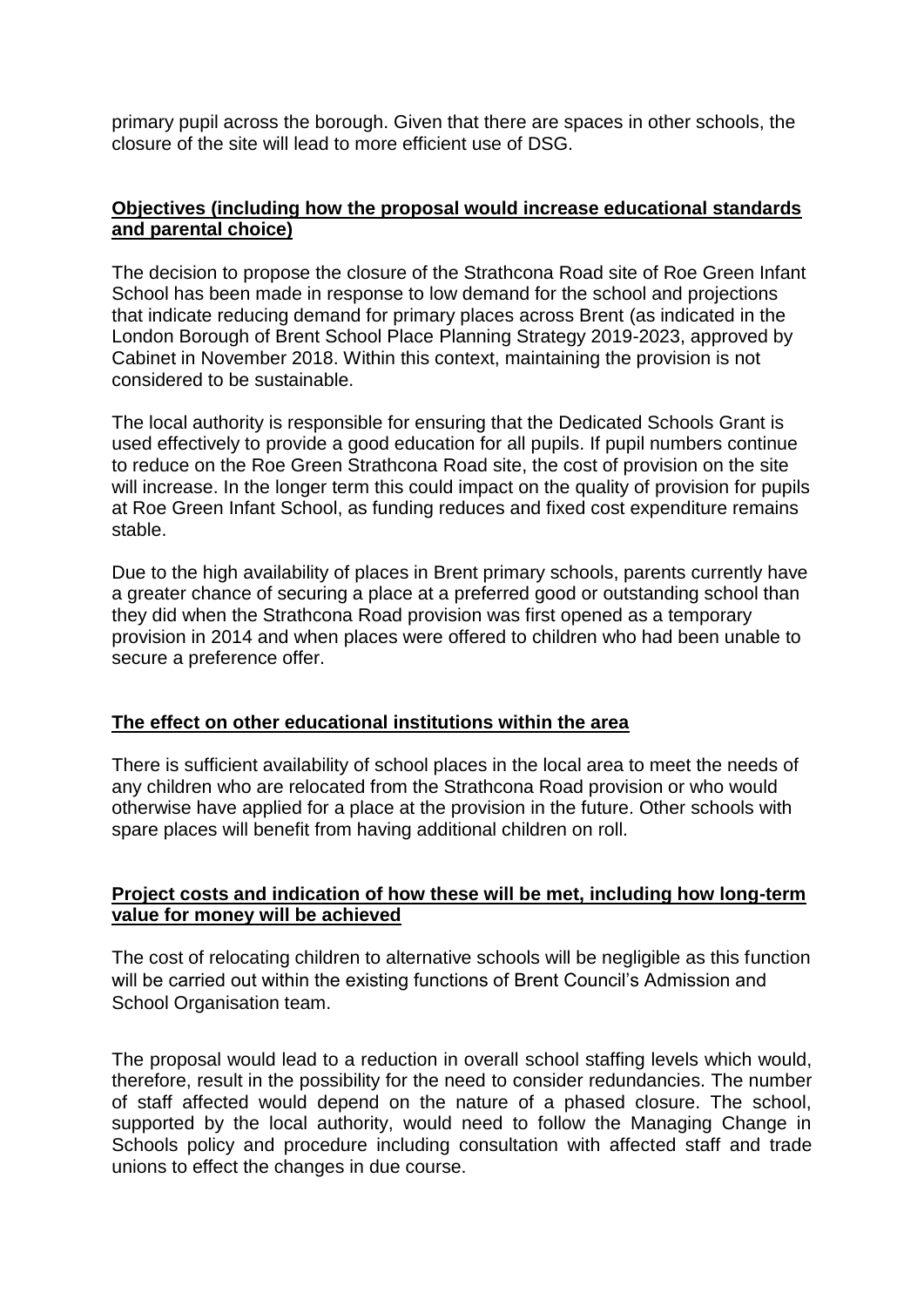The cost of maintaining the Strathcona Road site following the closure of the provision will be met by the local authority. Should a decision be made to close the school then the Council will review its priorities and potential future uses for the site, which could include educational use.

Long term value for money will be achieved due to the more efficient use of the Dedicated Schools Grant across the London Borough of Brent.

#### **Implementation plan**

Brent Council is proposing to change the legal age range of Roe Green Infant School so that it is for children between the ages  $3 - 7$ . This change is proposed to take place for the beginning of the 2022/23 academic year.

Brent Council is proposing to seek, from the Schools Adjudicator, a variation to the admission arrangements for Roe Green Infant School so that the Published Admission Number for the school is reduced from 150 to 120 for September 2020.

Brent Council is proposing to implement a phased closure of the provision on the Roe Green Strathcona Road site so that no new admissions are made into any Reception cohort from September 2020 and the site is fully closed at the end of July 2022. This will allow the majority of children in the school to complete their current key stage before the provision is closed. Children in Year 3 during the 2019/20 academic year will not complete their key stage on the site.

Children attending the school in the 2021/22 academic year will be offered relocation options at a range of local schools, with any transfers taking place in September 2022. This will include the cohort of children attending the provision with a date of birth between 1 September 2011 and 31 August 2015. Parents will also be able to apply to change their child's school at any other time through the normal In-Year admissions process. For children with an Education, Health and Care Plan which names the Strathcona Road provision, an alternative school will be identified through consultation with the Brent Special Educational Needs Advice Service team. There are a number of schools in the local area with spare places.

While the phased closure programme is underway, admission applications will not be accepted for the Strathcona Road provision in any year group that does not have an active class. In-Year admission applications may still be made to any year group with an active class and places will still be available for up to 30 children in each class.

#### **Statement explaining the procedure for responses: support, objections and comments**

Within four weeks from the date of publication of this proposal any person may object to or make comments on the proposal, in writing, to Michael Rollin, Admissions and School Organisation Manager, Children and Young People, London Borough of Brent, 5<sup>th</sup> Floor, Brent Civic Centre, Engineers Way, Wembley, HA9 0FJ. Email: [strathconaconsultation@brent.gov.uk.](mailto:strathconaconsultation@brent.gov.uk)